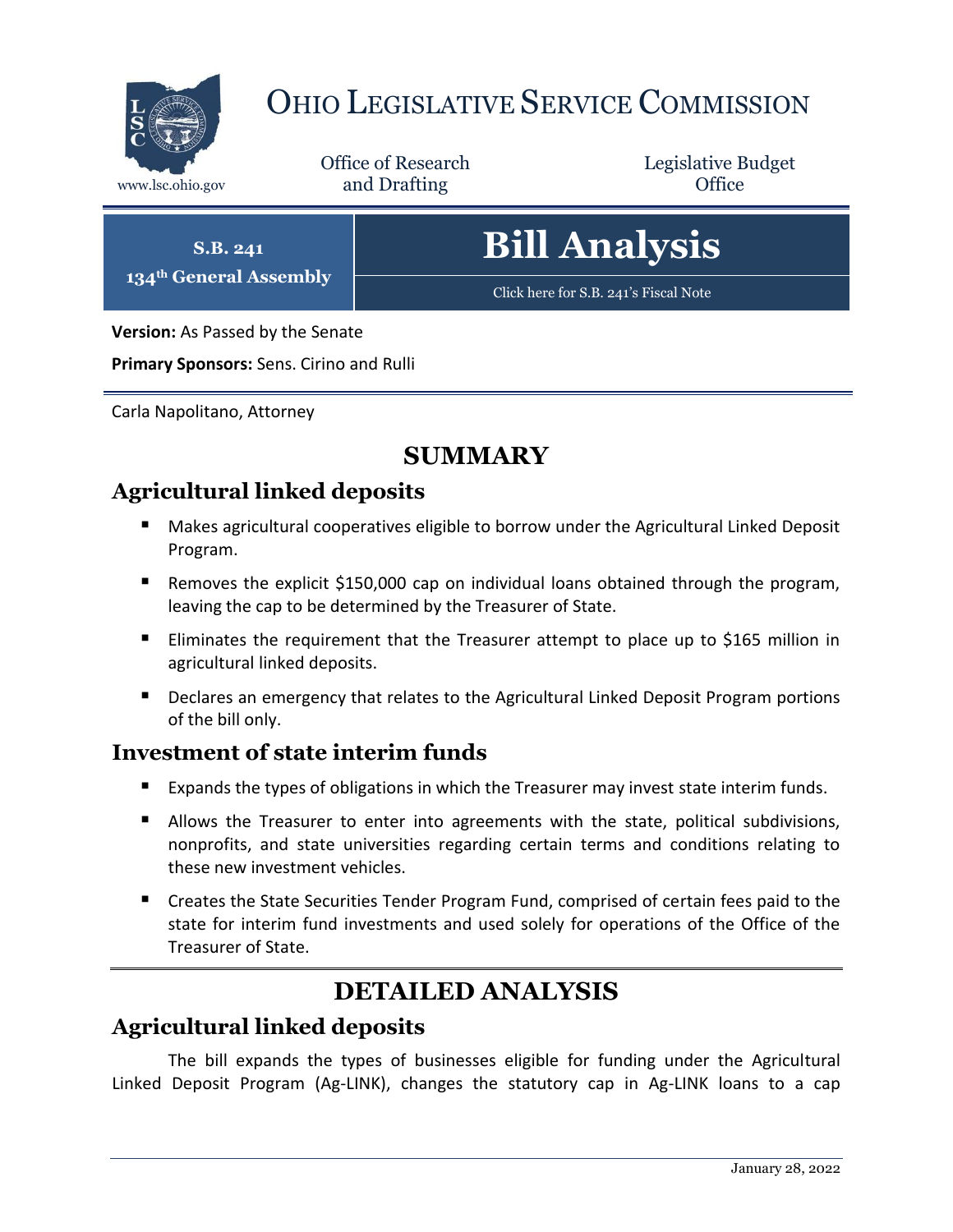established by the State Treasurer, and changes the statutory goal of state investments in the Ag-LINK Program.

Ag-LINK utilizes linked deposits to allow certain agricultural businesses to obtain low-cost loans to be used exclusively for agricultural purposes on land or in facilities owned or operated by the business. A linked deposit is a certificate of deposit or other instrument placed by the Treasurer of State with a financial institution at a below-market rate. In return, the financial institution agrees to pass the savings on to the approved borrower in the form of an interest-rate reduction. Ag-LINK is one of several linked deposit programs established in the Revised Code.<sup>1</sup>

The bill expands the types of businesses eligible to borrow under Ag-LINK to include agricultural cooperatives. An agricultural cooperative is an association organized anywhere in the United States to which all of the following apply:

- The cooperative engages in any activity in connection with the propagation, raising, producing, harvesting, storing, drying, handling, processing, or marketing of agricultural products; procuring equipment and supplies or providing services for producers and others; bargaining; and any activity related to the foregoing.
- **Producers or agricultural cooperatives exercise more than half the voting control of the** cooperative.
- The cooperative does at least half its business with producers or agricultural cooperatives.<sup>2</sup>

Current law limits the amount of any loan made under Ag-LINK to \$150,000. The bill removes this explicit limit and leaves the amount to be determined by the Treasurer. $3$ 

Lastly, under current law, the Treasurer is permitted to invest in all linked deposit programs established by the Revised Code so long as the amount invested does not exceed 12% of the state's total average investment portfolio as determined by the Treasurer. Current law also requires the Treasurer to attempt to place in agricultural linked deposits in particular up to \$165 million of that maximum 12%. The bill removes the latter requirement.<sup>4</sup>

 $\overline{a}$ 

 $1$  R.C. 135.61 through 135.97, most of which are not in the bill; Ohio Treasurer of State Robert Sprague, *ag-LINK: Agricultural Linked Deposit Program,* available at [https://tos.ohio.gov/Files/Pdfs/Ag-](https://tos.ohio.gov/Files/Pdfs/Ag-LINK/AgLINK-brochure-web.pdf)[LINK/AgLINK-brochure-web.pdf](https://tos.ohio.gov/Files/Pdfs/Ag-LINK/AgLINK-brochure-web.pdf) (accessed January 28, 2022).

 $2$  R.C. 135.71(A)(3); R.C. 1729.01, not in the bill.

 $3$  R.C. 135.73(A).

<sup>4</sup> R.C. 135.631 with a conforming change in R.C. 135.82; R.C. 135.63, not in the bill.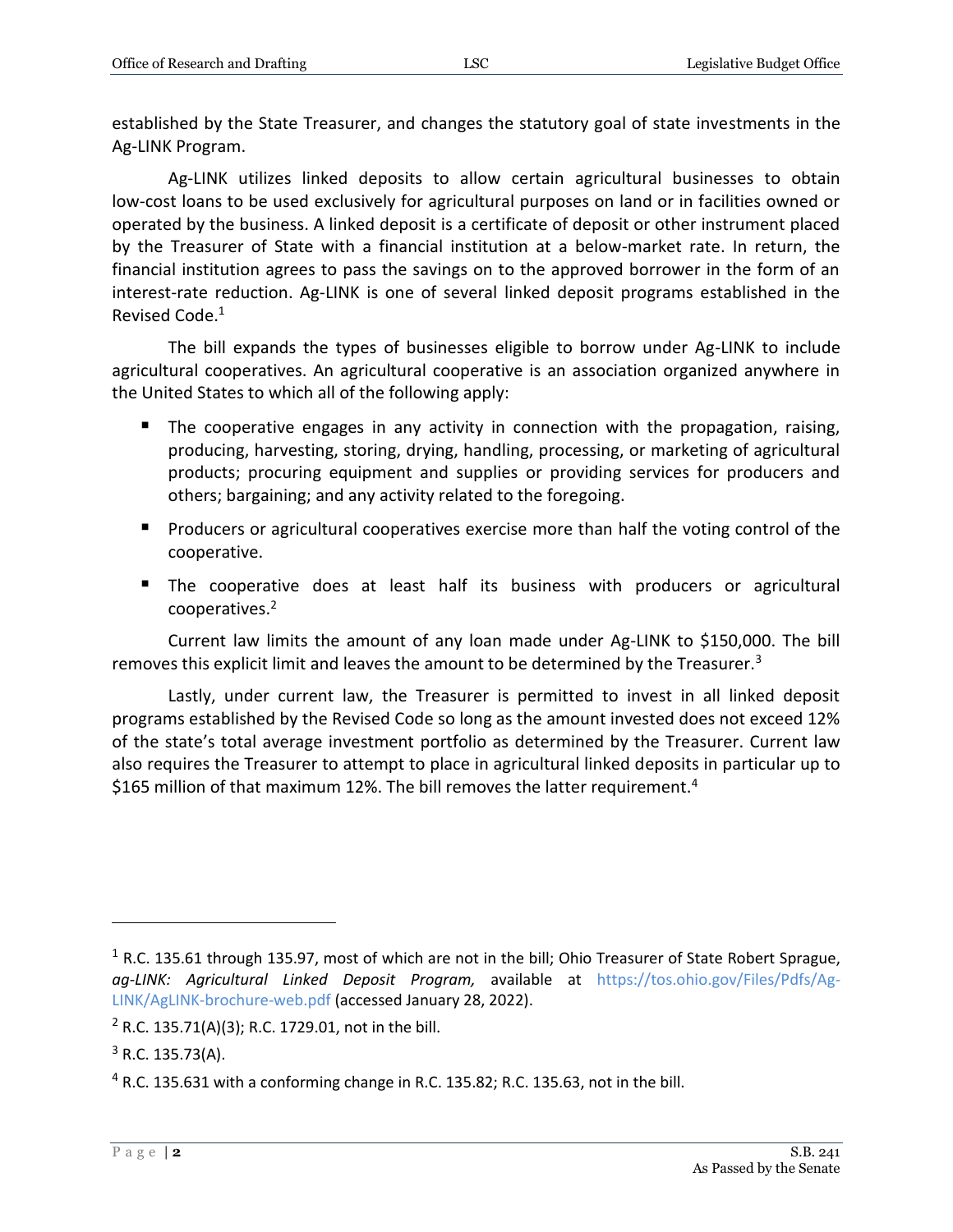#### **Interim funds**

#### **Investment vehicles**

The Revised Code specifies the types of obligations in which the Treasurer of State may invest state interim funds, which are state dollars that have been received by the state treasury but are not needed to meet immediate obligations of the state.<sup>5</sup> Among other things, the Treasurer may invest interim funds in bonds, notes, and other obligations of the state, including obligations issued by the Treasurer, the Ohio Public Facilities Commission, and other entities. The bill adds the Ohio Higher Educational Facility Commission and state institutions of higher education (any state university or college, community college, state community college, university branch, or technical college) to this list.<sup>6</sup>

The bill also allows the Treasurer to invest interim funds in obligations issued by the State of Ohio, any political subdivision, or by or on behalf of any nonprofit corporation or association doing business in Ohio rated in the four highest categories by at least one nationally recognized standard rating service and identified in an agreement described below. An obligation is so rated if either the debt interest itself or the obligor is rated in the four highest categories by such a rating service.<sup>7</sup>

#### **Agreements**

#### **Agreements with the state, political subdivisions, and nonprofits**

When obligations issued under the above paragraph have a demand feature to tender the obligation at par plus accrued interest, the bill permits the Treasurer of State and any entity issuing the obligations to enter into an agreement providing for the following:

- The purchase of the obligations by the Treasurer on terms and subject to conditions set forth in the agreement;
- **Payment to the Treasurer of a fee as consideration for the agreement of the Treasurer** to purchase the obligations.

The bill prohibits the Treasurer from entering into agreements for obligations that, in the aggregate, exceed 10% of the state's total average portfolio, as determined by the Treasurer.<sup>8</sup>

#### **State Securities Tender Program Fund**

The bill creates the State Securities Tender Program Fund (fund) in the state treasury, which the Treasurer may use solely for operations of the Office of the Treasurer of State. The

 $\overline{a}$ 

<sup>5</sup> R.C. 135.143; R.C. 135.01, not in the bill.

 $6$  R.C. 135.143(A)(3)(a); R.C. 3345.011, not in the bill.

 $7$  R.C. 135.143(A)(14) and (K)(3).

 $8$  R.C. 135.143(K)(1) and (2).